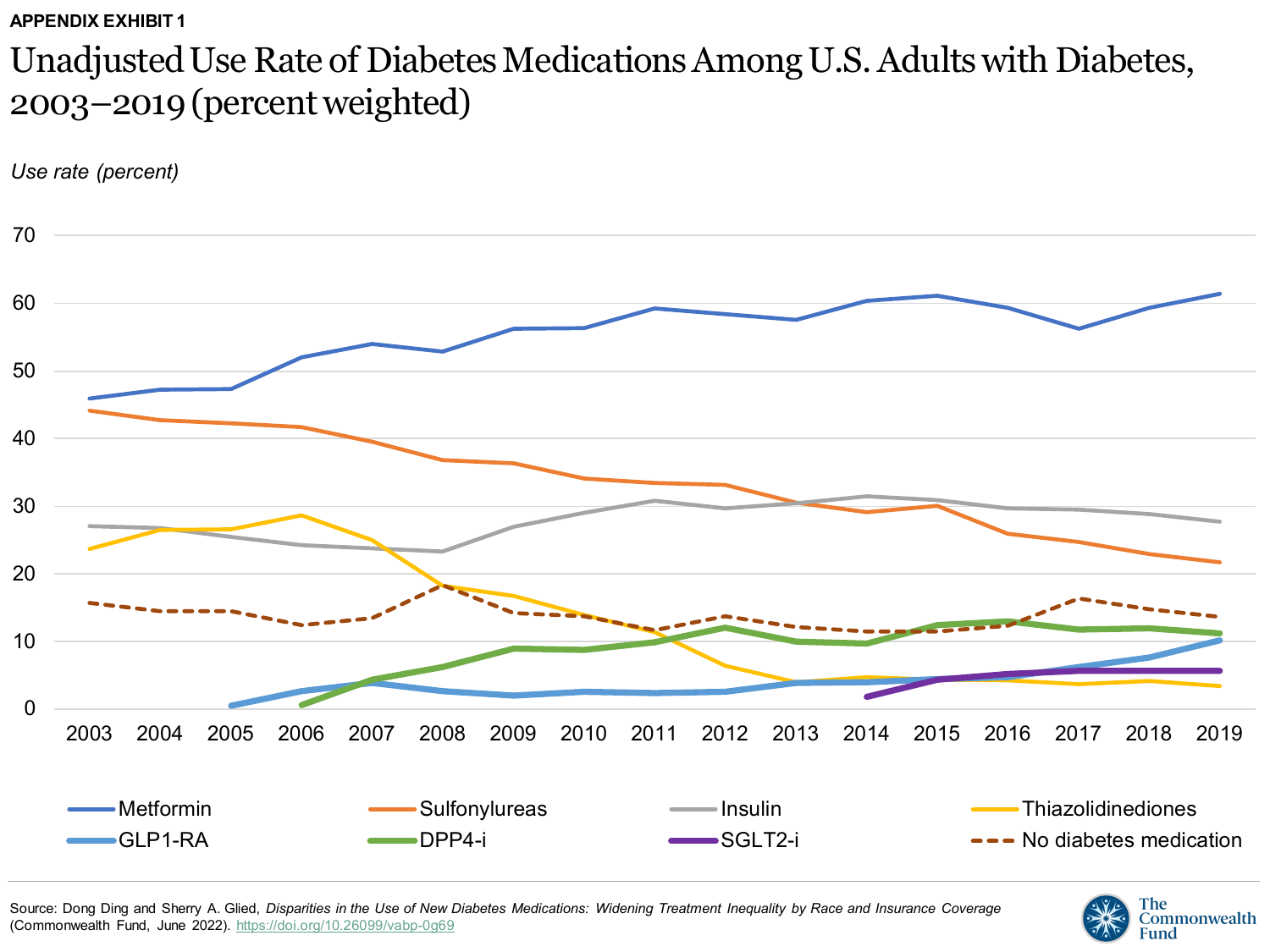## Marginal Effects on New Diabetes Medications Utilization

|                                 | 2003-2006   |            | 2007-2009   |            | 2010-2013   |            | 2014-2016   |            | 2017-2019   |            |
|---------------------------------|-------------|------------|-------------|------------|-------------|------------|-------------|------------|-------------|------------|
|                                 | coefficient | p-value    | coefficient | p-value    | coefficient | p-value    | coefficient | p-value    | coefficient | p-value    |
| Race                            |             |            |             |            |             |            |             |            |             |            |
| White                           | Reference   |            | Reference   |            | Reference   |            | Reference   |            | Reference   |            |
| <b>Black</b>                    | $-1.276$    | $0.001***$ | $-1.823$    | 0.156      | $-3.692$    | $0.001***$ | $-5.792$    | $0.000***$ | $-4.362$    | $0.013**$  |
| Latinx/Hispanic                 | 0.096       | 0.772      | $-1.696$    | 0.148      | $-2.111$    | 0.117      | $-2.108$    | 0.180      | $-2.263$    | 0.283      |
| Other                           | 0.118       | 0.831      | $-1.495$    | 0.492      | 0.2848      | 0.867      | $-0.823$    | 0.730      | 0.899       | 0.722      |
| <b>Insurance</b>                |             |            |             |            |             |            |             |            |             |            |
| Private                         | Reference   |            | Reference   |            | Reference   |            | Reference   |            | Reference   |            |
| Medicaid                        | $-1.128$    | $0.019**$  | $-5.869$    | $0.000***$ | $-4.44$     | $0.074*$   | $-7.275$    | $0.002***$ | $-3.388$    | 0.232      |
| Medicare without other coverage | $-0.729$    | 0.369      | $-4.825$    | $0.016**$  | $-6.518$    | $0.002***$ | $-6.0045$   | $0.013**$  | $-7.662$    | $0.002***$ |
| Medicare with other coverage    | $-1.212$    | 0.105      | $-3.389$    | $0.033**$  | $-2.801$    | 0.105      | $-4.979$    | $0.018**$  | $-4.161$    | $0.053*$   |
| Uninsured                       | $-0.965$    | $0.052*$   | $-6.16$     | $0.000***$ | $-10.28$    | $0.000***$ | $-7.519$    | $0.001***$ | $-7.802$    | $0.001***$ |
| All others                      | $-1.916$    | $0.021**$  | $-11.63$    | $0.000***$ | $-10.199$   | $0.000***$ | 2.826       | 0.754      | $-6.190$    | 0.303      |
| <b>Education level</b>          |             |            |             |            |             |            |             |            |             |            |
| Less than high school graduate  | $-0.987$    | 0.115      | $-4.031$    | $0.044**$  | $-1.299$    | 0.523      | $-8.169$    | $0.001***$ | $-3.931$    | 0.108      |
| High school graduate or higher  | $-0.454$    | 0.518      | $-2.557$    | 0.171      | $-1.452$    | 0.388      | $-6.819$    | $0.003***$ | $-3.424$    | 0.093      |
| Bachelor's degree or higher     | Reference   |            | Reference   |            | Reference   |            | Reference   |            | Reference   |            |
| <b>Poverty level</b>            |             |            |             |            |             |            |             |            |             |            |
| <125% FPL                       | $-0.283$    | 0.473      | $-2.425$    | $0.085*$   | $-0.158$    | 0.927      | $-0.321$    | 0.881      | $-2.544$    | 0.203      |
| 125%-199% FPL                   | 0.001       | 0.999      | $-3.483$    | $0.018**$  | $-1.474$    | 0.438      | $-5.704$    | $0.006***$ | $-3.943$    | $0.037**$  |
| 200%-399% FPL                   | 0.048       | 0.914      | $-1.157$    | 0.385      | $-0.019$    | 0.990      | $-3.902$    | $0.043**$  | $-2.351$    | 0.151      |
| ≥400% FPL                       | Reference   |            | Reference   |            | Reference   |            | Reference   |            | Reference   |            |

Notes: OLS regression controls for year period, race, ethnicity, education level, poverty level, insurance coverage, sex, age, region, and chronic conditions, as well as interaction terms between year period and race, ethnicity, insurance coverage, poverty level, and education level. Estimates are weighted using the survey weights provided by the MEPS. (In the MEPS, people are asked whether they describe themselves as being of Hispanic ethnicity.) New diabetes medications are GLP-1 RA, DPP4-i, and SGLT2-i. FPL = federal poverty level. N=38,920. \*p<0.1, \*\*p<0.05, \*\*\*p<0.01.

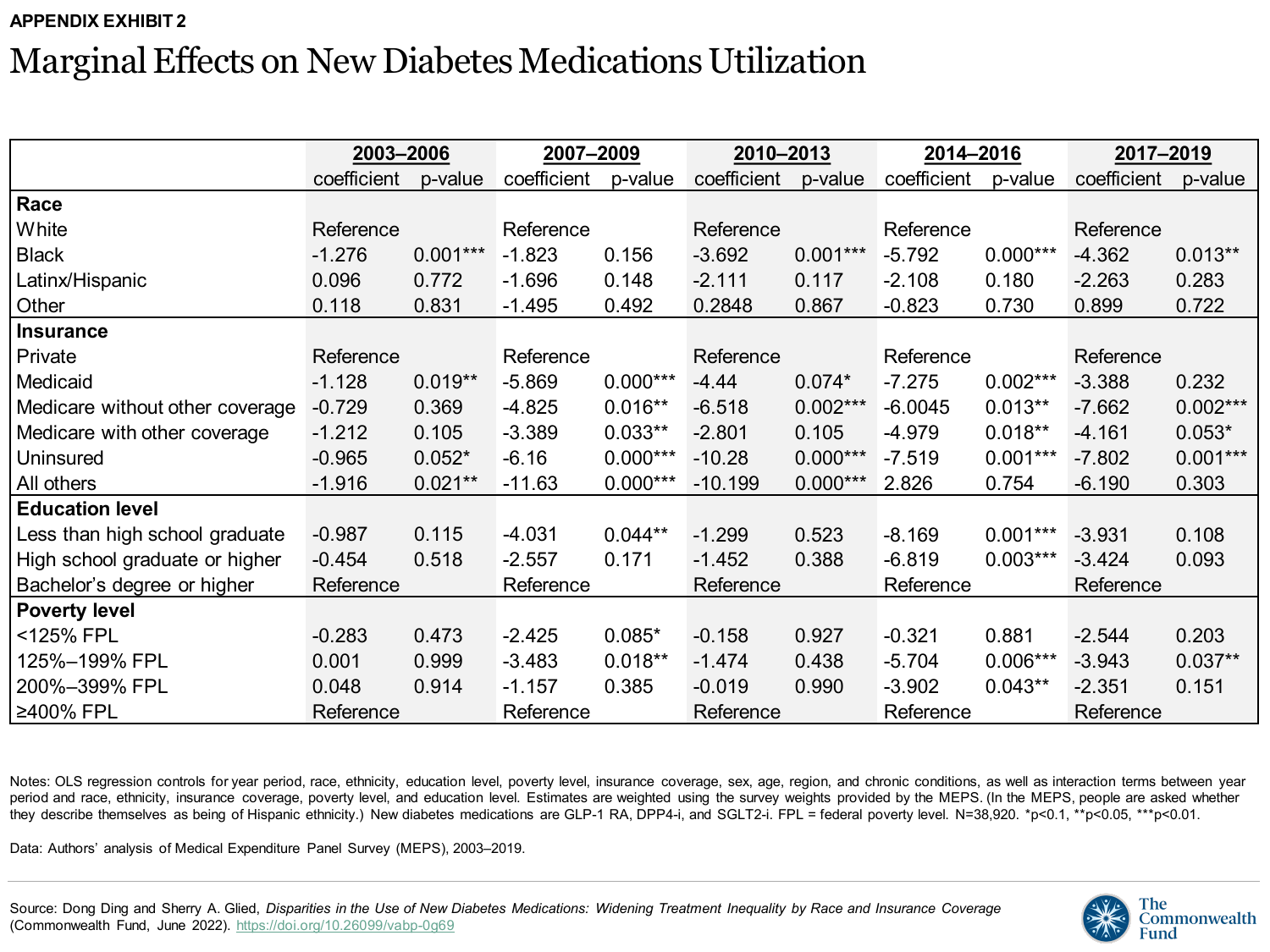# Marginal Effects on All Diabetes Medications Expenditure

|                                 | 2003-2006   |            | 2007-2009   |            | 2010-2013   |            | 2014-2016   |            | 2017-2019   |            |
|---------------------------------|-------------|------------|-------------|------------|-------------|------------|-------------|------------|-------------|------------|
|                                 | coefficient | p-value    | coefficient | p-value    | coefficient | p-value    | coefficient | p-value    | coefficient | p-value    |
| Race                            |             |            |             |            |             |            |             |            |             |            |
| White                           | Reference   |            | Reference   |            | Reference   |            | Reference   |            | Reference   |            |
| <b>Black</b>                    | $-51.675$   | 0.364      | $-61.394$   | 0.414      | $-275.646$  | $0.000***$ | $-741.488$  | $0.000***$ | $-672.777$  | $0.003***$ |
| Latinx/Hispanic                 | -113.652    | $0.061*$   | $-165.560$  | $0.054*$   | $-61.832$   | 0.492      | $-183.779$  | 0.333      | $-514.531$  | $0.014**$  |
| Other                           | $-53.838$   | 0.565      | $-162.347$  | 0.141      | $-292.086$  | $0.002***$ | $-523.238$  | $0.011**$  | -491.907    | $0.057*$   |
| <b>Insurance</b>                |             |            |             |            |             |            |             |            |             |            |
| Private                         | Reference   |            | Reference   |            | Reference   |            | Reference   |            | Reference   |            |
| Medicaid                        | 148.850     | 0.121      | 82.981      | 0.583      | 102.628     | 0.501      | $-372.049$  | 0.101      | -476.905    | 0.101      |
| Medicare without other coverage | 99.914      | 0.180      | $-78.987$   | 0.460      | $-46.741$   | 0.745      | $-352.998$  | $0.098*$   | $-911.930$  | $0.000***$ |
| Medicare with other coverage    | 186.834     | $0.002***$ | 158.931     | $0.072*$   | 143.999     | 0.172      | 430.369     | $0.034**$  | 177.648     | 0.462      |
| Uninsured                       | $-209.076$  | $0.000***$ | -239.989    | $0.017**$  | $-590.183$  | $0.000***$ | $-920.487$  | $0.000***$ | $-1667.319$ | $0.000***$ |
| All others                      | $-346.297$  | $0.013**$  | $-575.022$  | $0.001***$ | $-765.434$  | $0.000***$ | $-613.700$  | 0.290      | $-2194.519$ | $0.000***$ |
| <b>Education level</b>          |             |            |             |            |             |            |             |            |             |            |
| Less than high school graduate  | 24.865      | 0.760      | $-32.777$   | 0.815      | $-0.268$    | 0.998      | $-762.002$  | $0.007***$ | $-507.939$  | $0.087*$   |
| High school graduate or higher  | 13.017      | 0.851      | $-117.836$  | 0.344      | $-36.369$   | 0.671      | -476.984    | $0.067*$   | $-341.944$  | 0.166      |
| Bachelor's degree or higher     | Reference   |            | Reference   |            | Reference   |            | Reference   |            | Reference   |            |
| <b>Poverty level</b>            |             |            |             |            |             |            |             |            |             |            |
| <125% FPL                       | $-48.669$   | 0.331      | $-49.218$   | 0.627      | 78.793      | 0.419      | 393.711     | 0.101      | 341.861     | 0.211      |
| 125%-199% FPL                   | $-8.910$    | 0.868      | $-39.491$   | 0.706      | $-71.268$   | 0.520      | $-8.851$    | 0.964      | $-184.307$  | 0.424      |
| 200%-399% FPL                   | 22.969      | 0.660      | 25.769      | 0.763      | $-104.979$  | 0.208      | $-151.778$  | 0.393      | $-189.113$  | 0.350      |
| ≥400% FPL                       | Reference   |            | Reference   |            | Reference   |            | Reference   |            | Reference   |            |

Notes: OLS regression controls for year period, race, ethnicity, education level, poverty level, insurance coverage, sex, age, region, and chronic conditions, as well as interaction terms between year period and race, ethnicity, insurance coverage, poverty level, and education level. Estimates are weighted using the survey weights provided by the MEPS. (In the MEPS, people are asked whether they describe themselves as being of Hispanic ethnicity.) New diabetes medications are GLP-1 RA, DPP4-i, and SGLT2-i. FPL = federal poverty level. N=38,920. \*p<0.1, \*\*p<0.05, \*\*\*p<0.01.

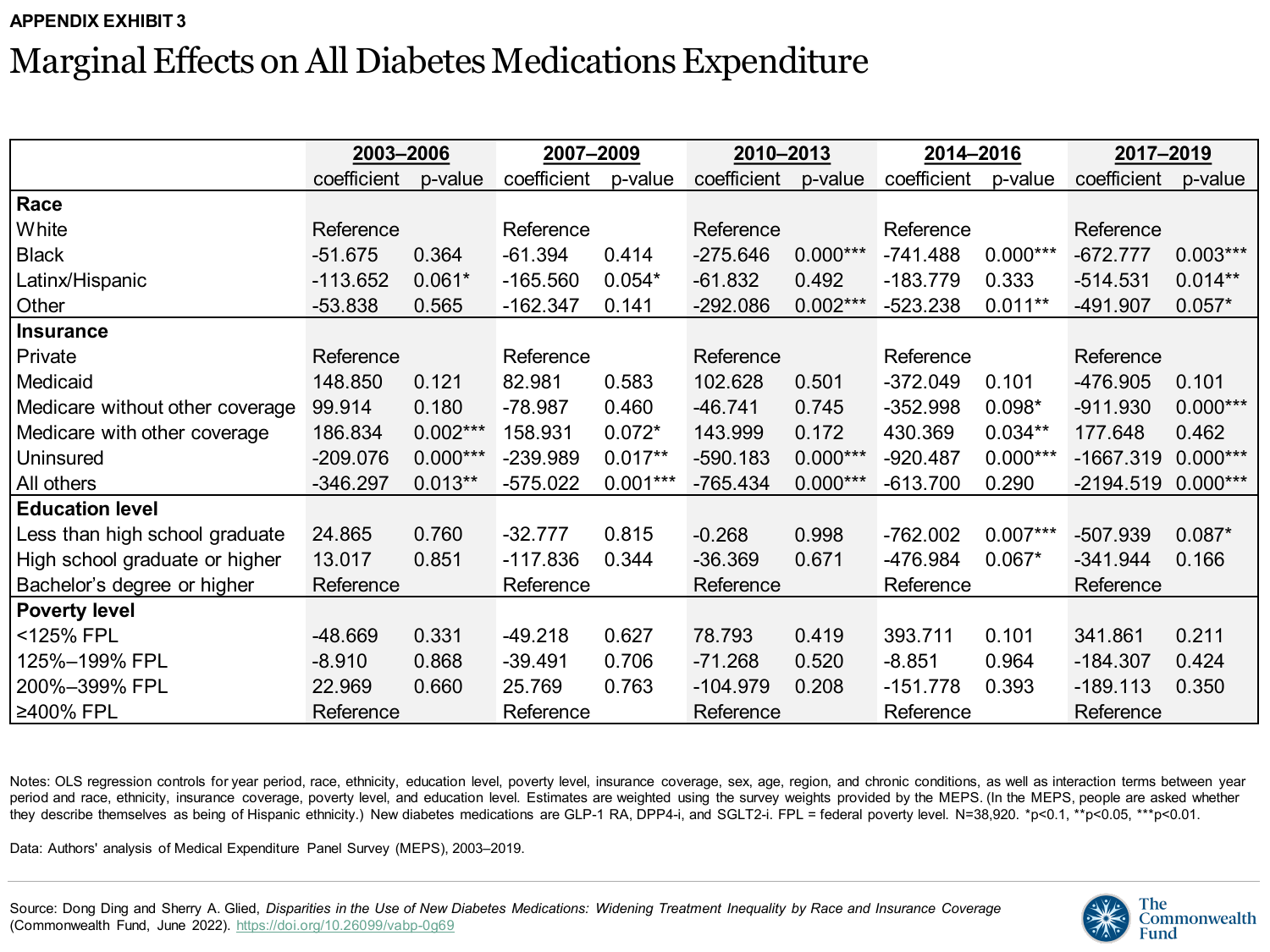# Marginal Effects on Older Noninsulin Diabetes Medications Expenditure

|                                 | 2003-2006   |            | 2007-2009   |            | 2010-2013   |            | 2014-2016   |            | 2017-2019   |            |
|---------------------------------|-------------|------------|-------------|------------|-------------|------------|-------------|------------|-------------|------------|
|                                 | coefficient | p-value    | coefficient | p-value    | coefficient | p-value    | coefficient | p-value    | coefficient | p-value    |
| Race                            |             |            |             |            |             |            |             |            |             |            |
| White                           | Reference   |            | Reference   |            | Reference   |            | Reference   |            | Reference   |            |
| <b>Black</b>                    | $-53.702$   | 0.278      | $-43.447$   | 0.324      | $-24.870$   | 0.511      | $-77.757$   | $0.047**$  | 4.681       | 0.935      |
| Latinx/Hispanic                 | $-33.243$   | 0.535      | 80.015      | 0.146      | 90.235      | $0.027**$  | $-16.189$   | 0.739      | 102.019     | 0.170      |
| Other                           | 29.823      | 0.748      | 102.429     | 0.202      | $-12.067$   | 0.760      | $-22.755$   | 0.744      | 105.904     | 0.189      |
| <b>Insurance</b>                |             |            |             |            |             |            |             |            |             |            |
| Private                         | Reference   |            | Reference   |            | Reference   |            | Reference   |            | Reference   |            |
| Medicaid                        | 211.444     | $0.017**$  | 64.895      | 0.494      | 1.601       | 0.976      | $-87.299$   | 0.338      | $-115.065$  | 0.152      |
| Medicare without other coverage | $-86.734$   | 0.158      | $-106.644$  | $0.079*$   | 6.902       | 0.873      | $-221.006$  | $0.001***$ | $-130.614$  | $0.058*$   |
| Medicare with other coverage    | 38.593      | 0.511      | 36.644      | 0.531      | 65.596      | 0.100      | $-173.406$  | $0.010**$  | $-98.051$   | 0.134      |
| Uninsured                       | -173.393    | $0.000***$ | $-220.760$  | $0.000***$ | $-137.502$  | $0.000***$ | $-180.578$  | $0.021**$  | $-189.350$  | $0.004***$ |
| All others                      | -385.975    | $0.015**$  | $-351.920$  | $0.001***$ | $-39.309$   | 0.633      | $-171.749$  | $0.086*$   | $-262.761$  | $0.001***$ |
| <b>Education level</b>          |             |            |             |            |             |            |             |            |             |            |
| Less than high school graduate  | 143.398     | $0.025**$  | 10.436      | 0.885      | 35.988      | 0.388      | $-32.917$   | 0.722      | $-27.181$   | 0.680      |
| High school graduate or higher  | 87.479      | 0.101      | $-7.953$    | 0.890      | $-2.453$    | 0.94       | $-118.708$  | 0.153      | $-5.796$    | 0.904      |
| Bachelor's degree or higher     | Reference   |            | Reference   |            | Reference   |            | Reference   |            | Reference   |            |
| <b>Poverty level</b>            |             |            |             |            |             |            |             |            |             |            |
| <125% FPL                       | $-24.298$   | 0.586      | 58.775      | 0.317      | $-14.360$   | 0.695      | $-66.122$   | 0.264      | $-75.042$   | 0.266      |
| 125%-199% FPL                   | 7.941       | 0.871      | 11.554      | 0.830      | $-80.823$   | $0.016**$  | $-115.222$  | $0.049**$  | $-129.411$  | $0.031**$  |
| 200%-399% FPL                   | 70.129      | 0.124      | 38.045      | 0.382      | 2.059       | 0.945      | $-102.895$  | $0.056*$   | $-87.649$   | 0.116      |
| ≥400% FPL                       | Reference   |            | Reference   |            | Reference   |            | Reference   |            | Reference   |            |

Notes: OLS regression controls for year period, race, ethnicity, education level, poverty level, insurance coverage, sex, age, region, and chronic conditions, as well as interaction terms between year period and race, ethnicity, insurance coverage, poverty level, and education level. Estimates are weighted using the survey weights provided by the MEPS. (In the MEPS, people are asked whether they describe themselves as being of Hispanic ethnicity.) FPL = federal poverty level. N=38,920. \*p<0.1, \*\*p<0.05, \*\*\*p<0.01.